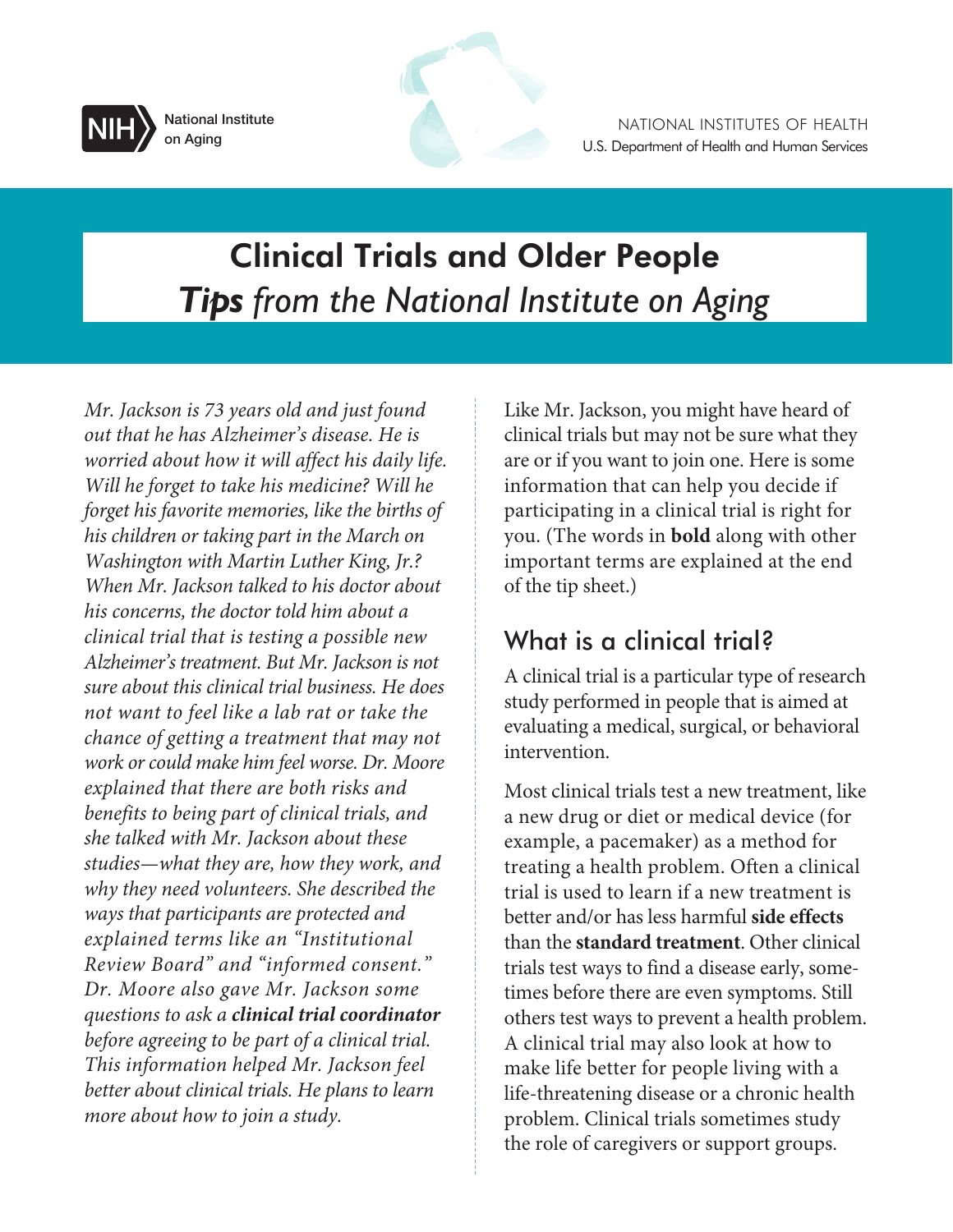### Why would I participate in a clinical trial?

There are many reasons why people choose to join a clinical trial. Some join a trial because the treatments they have tried for their health problem did not work. Others participate because there is no treatment for their health problem. By being part of a clinical trial, participants may find out about new treatments before they are widely available. Some studies are designed for, or include, people who are healthy but want to help find ways to prevent a disease that may be common in their family.

Many people say participating in a clinical trial is a way to play a more active role in their own health care. Other people say they want to help researchers learn more about certain health problems. Whatever the motivation, when you choose to participate in a clinical trial, you become a partner in scientific discovery. And, your contribution can help future generations lead healthier lives. Major medical breakthroughs could not happen without the generosity of clinical trial participants—young and old.

# Why do clinical trials need older and diverse participants?

It is important for clinical trials to have participants of different ages, sexes, races, and ethnicities. When research involves a group of people who are similar, the findings may not apply to or benefit everyone. When clinical trials include diverse participants, the study results may have a much wider applicability.

Researchers need the participation of older people in their clinical trials so that scientists can learn more about how the new drugs, therapies, medical devices, surgical procedures, or tests will work for older people. Many older people have special health needs that are different from those of younger people. For example, as people age, their bodies may react differently to drugs. Older adults may need different dosages (or amounts) of a drug to have the right result. Also, some drugs may have different side effects in older people than younger people. Having seniors enrolled in drug trials helps researchers get the information they need to develop the right treatment for older people.

Researchers know that it may be hard for some older people to join a clinical trial. For example, if you have many health problems, can you participate in a trial that is looking at only one condition? If you are frail or have a disability, will you be strong enough to participate? If you no longer drive, how can you get to the study site? Talk to the clinical trial coordinator about your concerns. The research team may have already thought about some of the obstacles for older people and have a plan to make it easier for you to take part in the trial.

#### What are the benefits and risks of a clinical trial?

You may ask yourself, "Why should I try something that researchers are not sure will work?" That is a good question. Being part of a clinical trial may have risks, but it may also have benefits.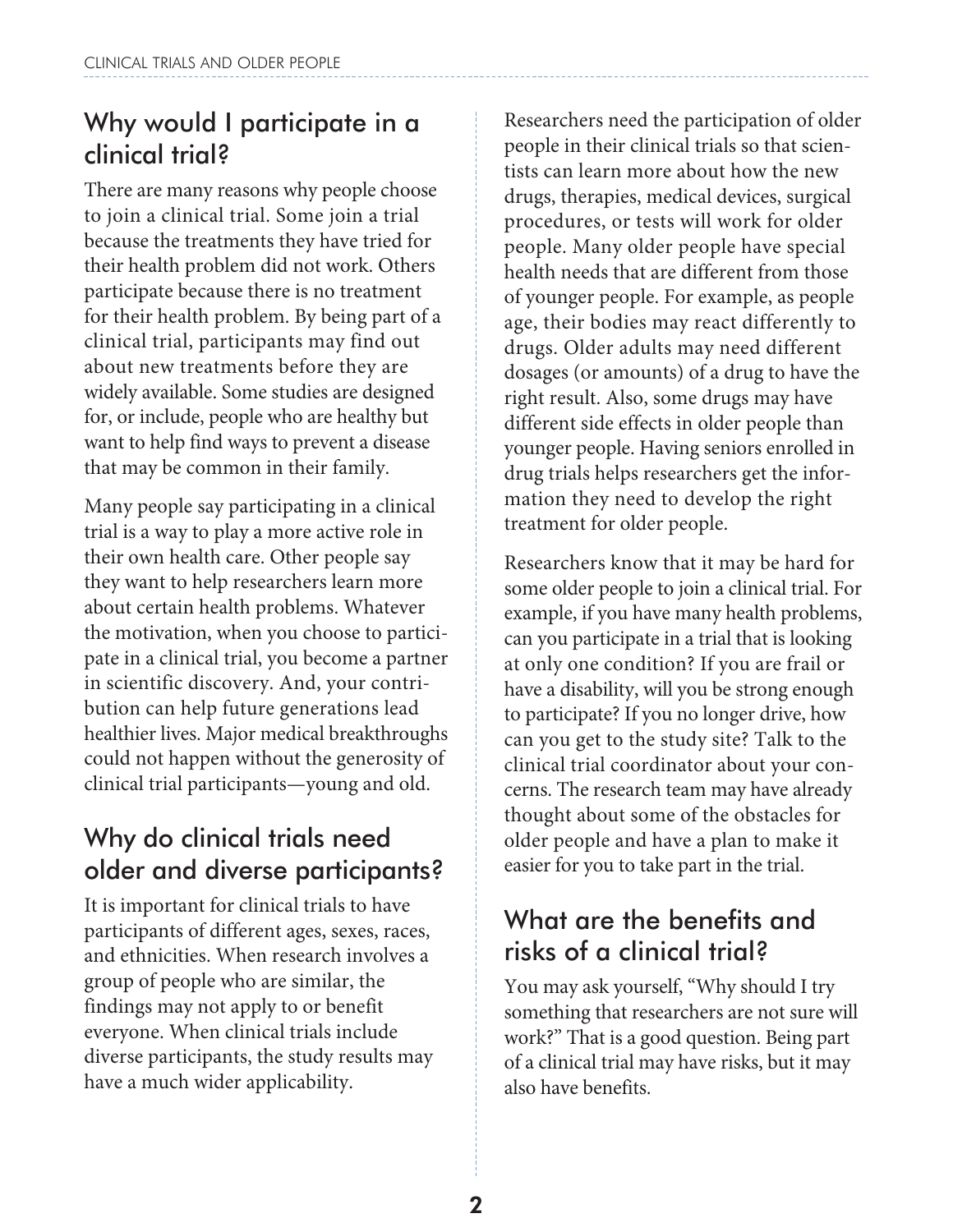BENEFITS of a clinical trial:

- You may get a new treatment for a disease before it is available to everyone.
- You play a more active role in your own health care.
- Researchers may provide you with medical care and more frequent health check-ups as part of your treatment.
- You may have the chance to help others get a better treatment for their health problems in the future.

RISKS of a clinical trial:

- The new treatment may cause serious side effects.
- The new treatment may not work or it may not be better than the standard treatment.
- ● You may NOT be part of the **treatment group (**or experimental group) that gets the new treatment—for example, a new drug or device. Instead you may be part of the **control group**, which means you get the standard treatment or no treatment (a **placebo**).
- The clinical trial could inconvenience you. For example, medical appointments could take a lot of time or you might be required to stay overnight or a few days in the hospital.

### If I choose to take part in a clinical trial, how will my safety be protected?

This is a very important question. The history of clinical research is not perfect.

Based on many years of experience and learning, Congress has passed laws to protect study participants. Today, *every*  **clinical investigator** is required to monitor and make sure that *every* participant is safe. These safeguards are an essential part of the research. Research abuses like the Tuskegee Syphilis Experiment, which began in 1932, before safeguards were in place, will NOT happen again.

Researchers are required to follow strict rules to make sure that participants are safe. These rules are enforced by the Federal Government. Each clinical trial also follows a careful study plan or **protocol** that describes what the researchers will do. The principal investigator, or head researcher, is responsible for making sure that the protocol is followed.

An Institutional Review Board, or IRB, at each study site must approve every clinical trial in the United States. The IRB is made up of doctors, scientists, and lay people, like yourself, who are dedicated to making sure that the study participants are not exposed to unnecessary risks. The people on the IRB regularly review the study and its results. They make sure that risks (or potential harm) to participants are as low as possible.

Along with the IRB, many clinical trials are closely supervised by a Data and Safety Monitoring Committee. The Committee is made up of experts in your condition who periodically look at the results of the study as it is in progress. If they find that the experimental treatment is not working or is harming participants, they will stop the trial right away.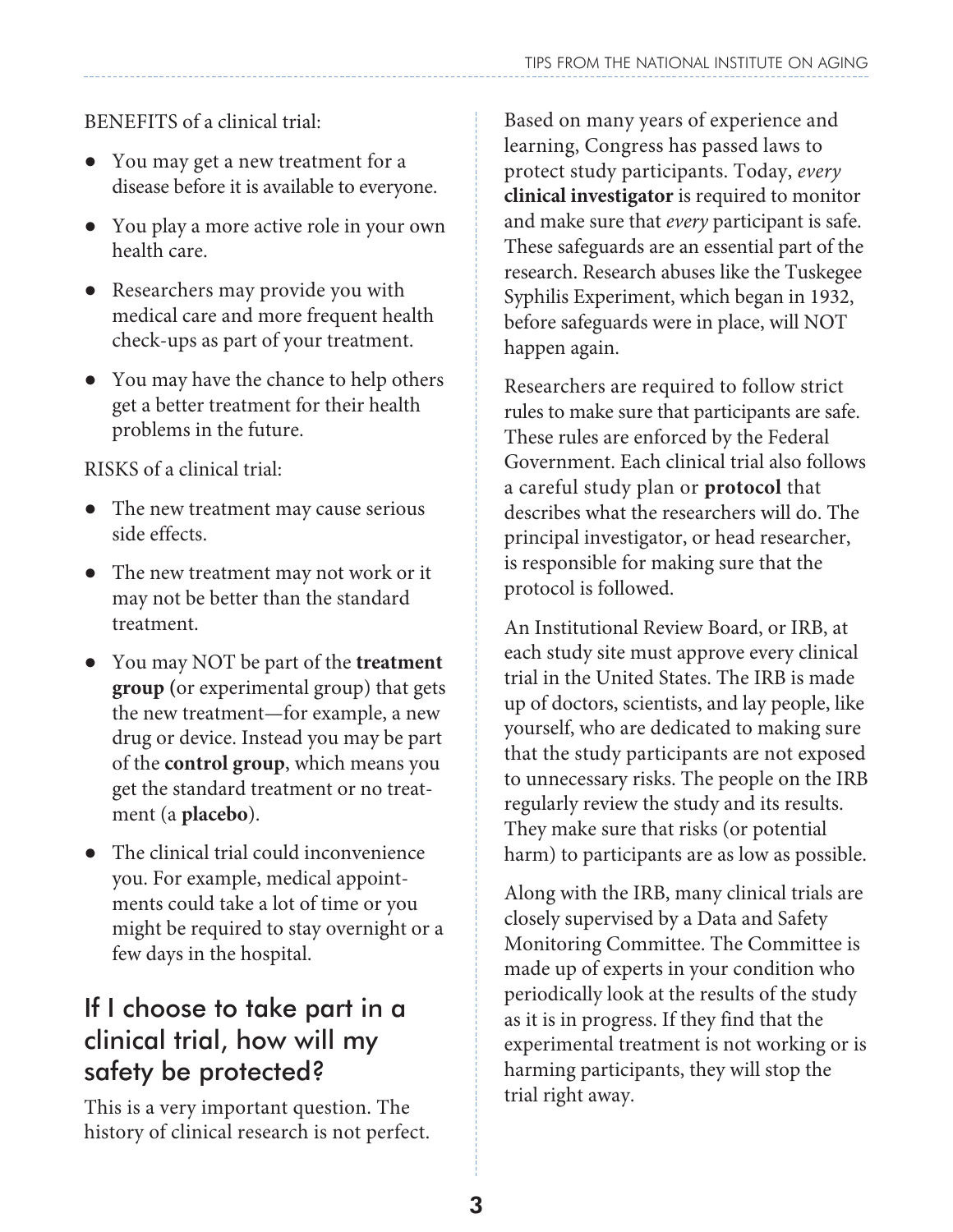be given an informed consent form to sign. The informed consent process also helps protect participants. Before joining a clinical trial, you will be told what to expect as a participant and all the things that might happen. For example, someone from the research team will explain possible side effects or other risks of the treatment. As part of the informed consent process, you will have a chance to ask questions about the trial. The clinical trial coordinator will be happy to answer your questions. After getting all this information, you can think about whether or not you want to participate. If you decide to join the trial, you will By signing the form, you show that you have been told all the details and want to be part of the study. The informed consent form is NOT a contract. You can leave the trial at any time and for any reason without being judged or put in a difficult position regarding your medical care.

#### What questions should I ask before deciding if I want to take part in a clinical trial?

The following are some questions to ask the research team when thinking about a clinical trial. Write down any questions you might have and bring your list with you when you first meet with the research team.

- ● What is the purpose of the study? What is this study trying to find out?
- What will I have to do as a participant?
- What treatment or tests will I have? Will they hurt?
- What are the chances I will get the experimental treatment?
- What are the possible risks, side effects, and benefits of the study treatment compared to my current treatment?
- How will I know if the treatment is working?
- How will you protect my health while I am in the study?
- What happens if my health problem gets worse during the study?
- How will the study affect my everyday life?
- How long will the clinical trial last?
- Where will the study take place? Will I have to stay in the hospital?
- Will you provide a way for me to get to the study site if I need it?
- Will being in the study cost me anything? If so, will I be reimbursed? Will my insurance cover my costs?
- Can I take my regular medicines while in the trial?
- Who will be in charge of my care while I am in the study? Will I be able to see my own doctor?
- Will you follow up on my health after the end of the study?
- Will you tell me the results of the study?
- Whom do I call if I have more questions?

# Where can I find a clinical trial?

There are many ways you can get help to find a clinical trial. You can talk to your doctor or other health care provider. Or, you can search on the National Institutes of Health website, *[www.ClinicalTrials.gov.](http://www.ClinicalTrials.gov)*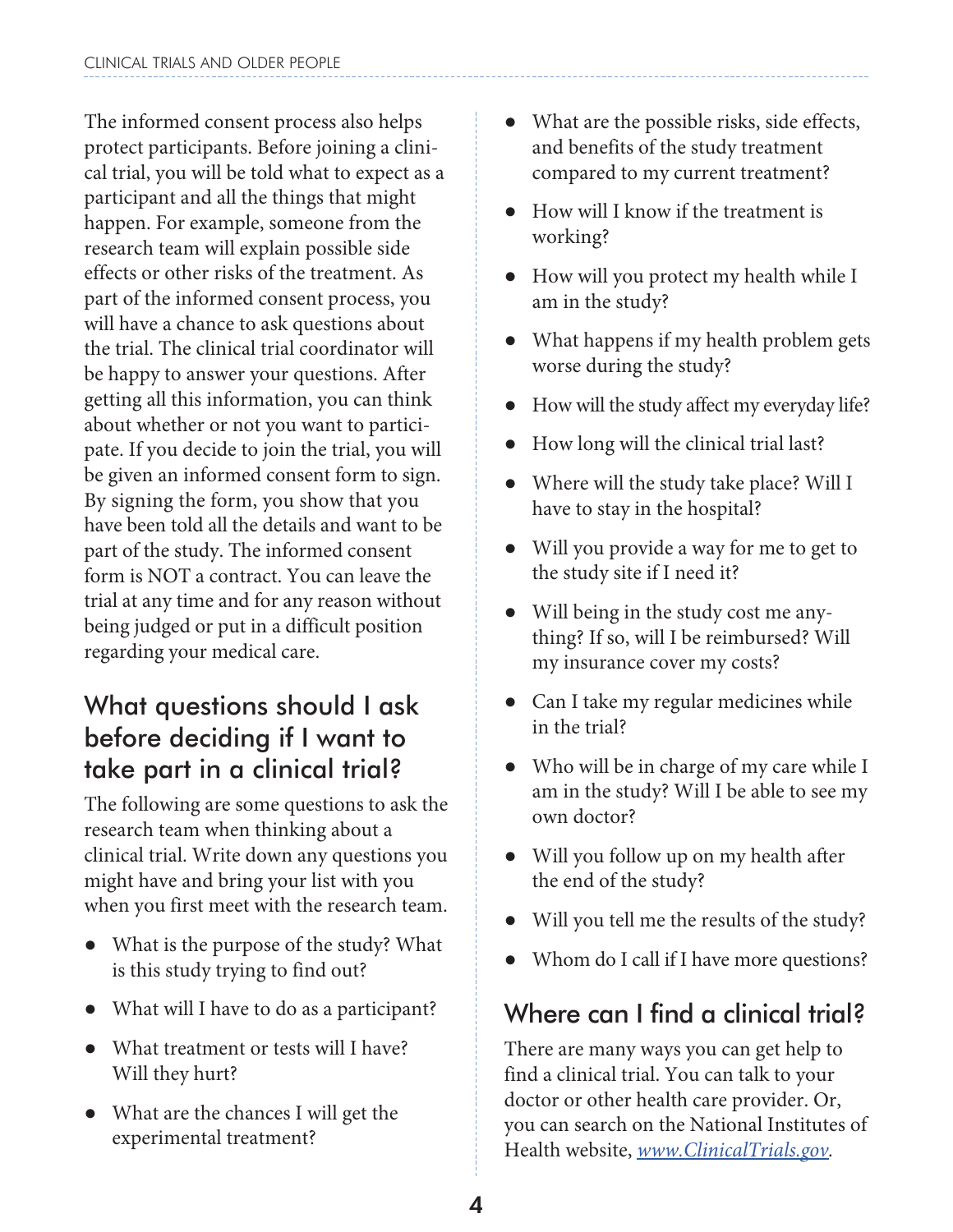Support groups with a focus on a particular condition sometimes have lists of clinical studies. Also, newspapers in large cities may have advertisements for clinical trials at nearby hospitals, clinics, or universities.

If you are interested in learning more about clinical research and older people, you may want to visit *[www.NIHSeniorHealth.gov](http://www.NIHSeniorHealth.gov)*  and look at the "Participating in Clinical Trials" topic area.

#### What is the next step after I find a clinical trial?

Once you find a study that you might want to join, contact the clinical trial or study coordinator. You can usually find this contact information in the description of the study. The first step is a screening appointment to see if you qualify to participate. This appointment also gives you a chance to ask your questions about the study.

Let your doctor know that you are thinking about joining a clinical trial. He or she may want to talk to the research team about your health to make sure the study is safe for you and to coordinate your care while you are in the study.

#### What are some helpful words to know?

Clinical investigator—a researcher who works on a clinical trial.

Clinical trial coordinator—sometimes referred to as the study coordinator or clinical research coordinator, this is often the title of the person you can contact with questions about the study or your participation.

**Control group**—the group of participants who get the placebo or standard treatment or no treatment at all. Not all clinical trials have a control group.

"Double blind" study—sometimes called a masked study, is one in which neither the researchers nor the participants know who is in the treatment group and who is in the control group until the study is over.

Inclusion and exclusion criteria—the factors that researchers use to decide who can or cannot take part in the clinical trial. Criteria may include age, sex, type and stage of the disease, and other health problems.

**Phases**—clinical trials are organized by four phases or types. Each phase helps scientists answer different questions about the treatment. The first three phases must be completed for a new drug or device to Drug Administration). After it has been approved for a specific use, the last phase of research looks at different uses for a drug or device.

**Placebo**—a pill or other treatment that looks like the treatment or drug being tested, but has no medicine in it. A placebo is sometimes called a "sugar pill." Researchers may compare what happens to people using the experimental treatment with what happens to those on the placebo.